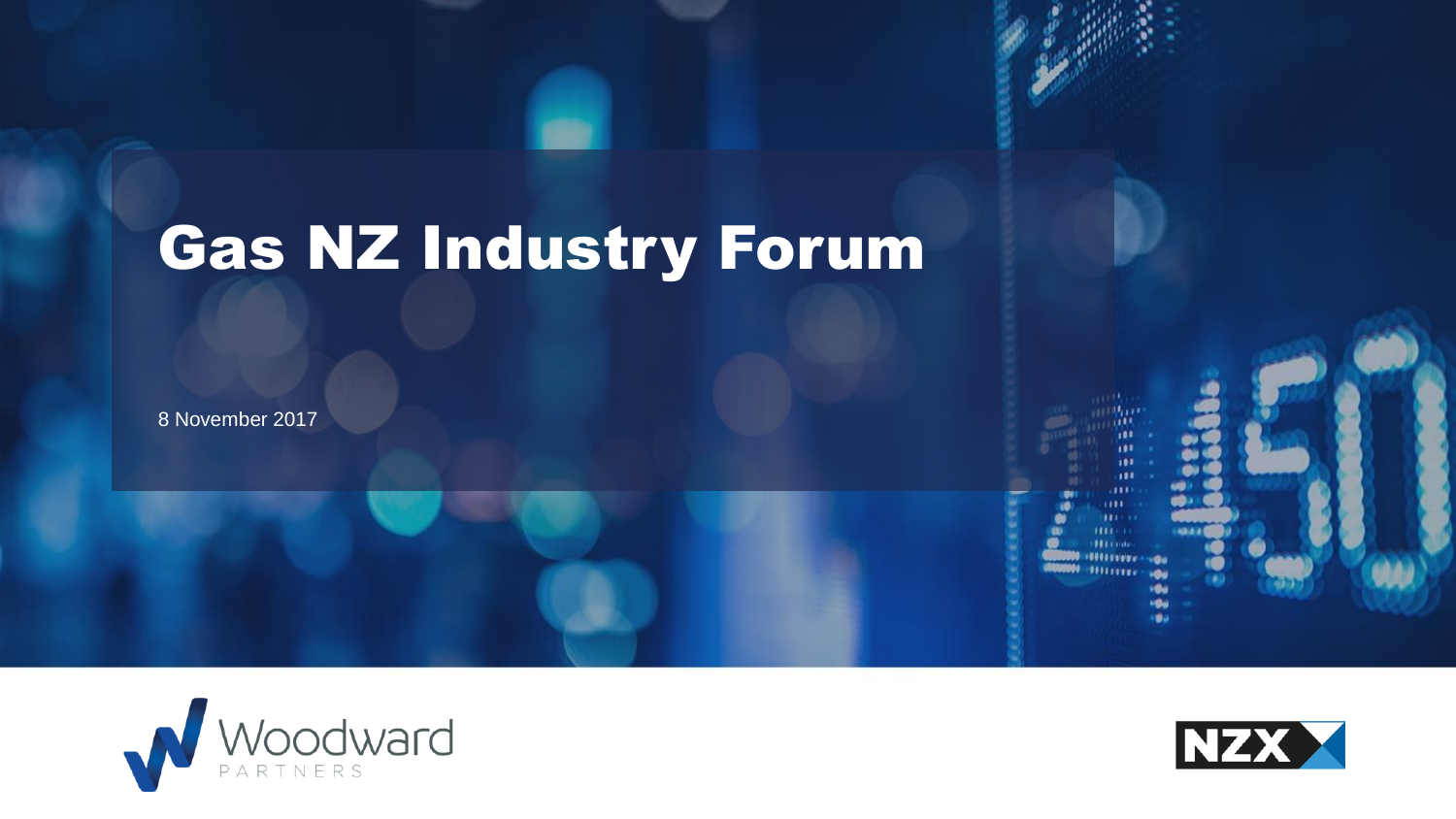## Disclosure & Disclaimers

This presentation has been prepared and issued by Woodward Partners Securities Limited (Woodward Partners Securities). The information, analysis and views in this presentation are for class advice purposes only and do not constitute personalised advice (whether of an investment, legal, tax, accounting or other nature) to any person, and may not be suitable for all investors. Before making an investment decision on the basis of the information, analysis and views expressed in this presentation investors should consider whether the information, views and analysis are appropriate in light of their particular investment needs, objectives and financial circumstances.

This presentation has been prepared in good faith based on public information obtained from sources believed to be accurate, reliable and complete as at the date of the publication. However, its accuracy and completeness is not guaranteed. Woodward Partners Securities does not, and can not, make any representations or warranty (expressed or implied) that the information is accurate, complete or current, and Woodward Partners Securities excludes and disclaims (to the full extent permitted by law) any liability or responsibility for any loss which may be incurred by any person as a result of that information, including any loss of profit or any other damage, direct or consequential.

Woodward Partners Securities is a member of the Woodward Partners group (the Group). Investors should assume that other members of the Group, who are related parties of Woodward Partners Securities, including directors and employees, may buy or sell in ways not consistent with this presentation. Other members of the Group may also seek to do and may do business with the any company covered in this research presentation.

This presentation is not intended for distribution to any person in any jurisdiction where doing so would constitute a breach of any relevant laws or regulations.

Copyright © Woodward Partners Securities Limited 2017. All rights reserved.

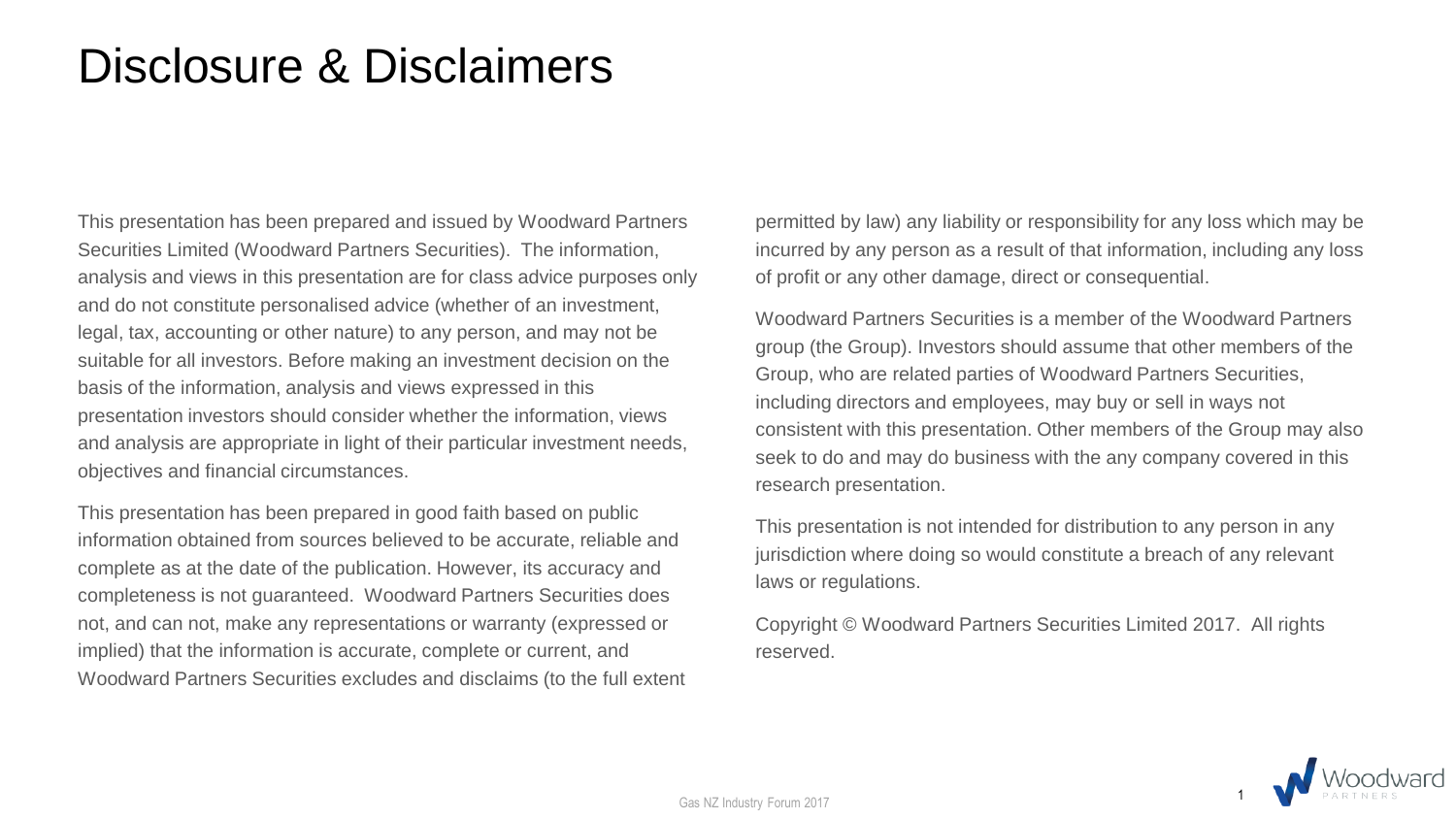

- 1. The big New Zealand energy picture
- 2. 2017 as generational change
- 3. NZ gas sector status & outlook
- 4. NZ LPG sector status & outlook

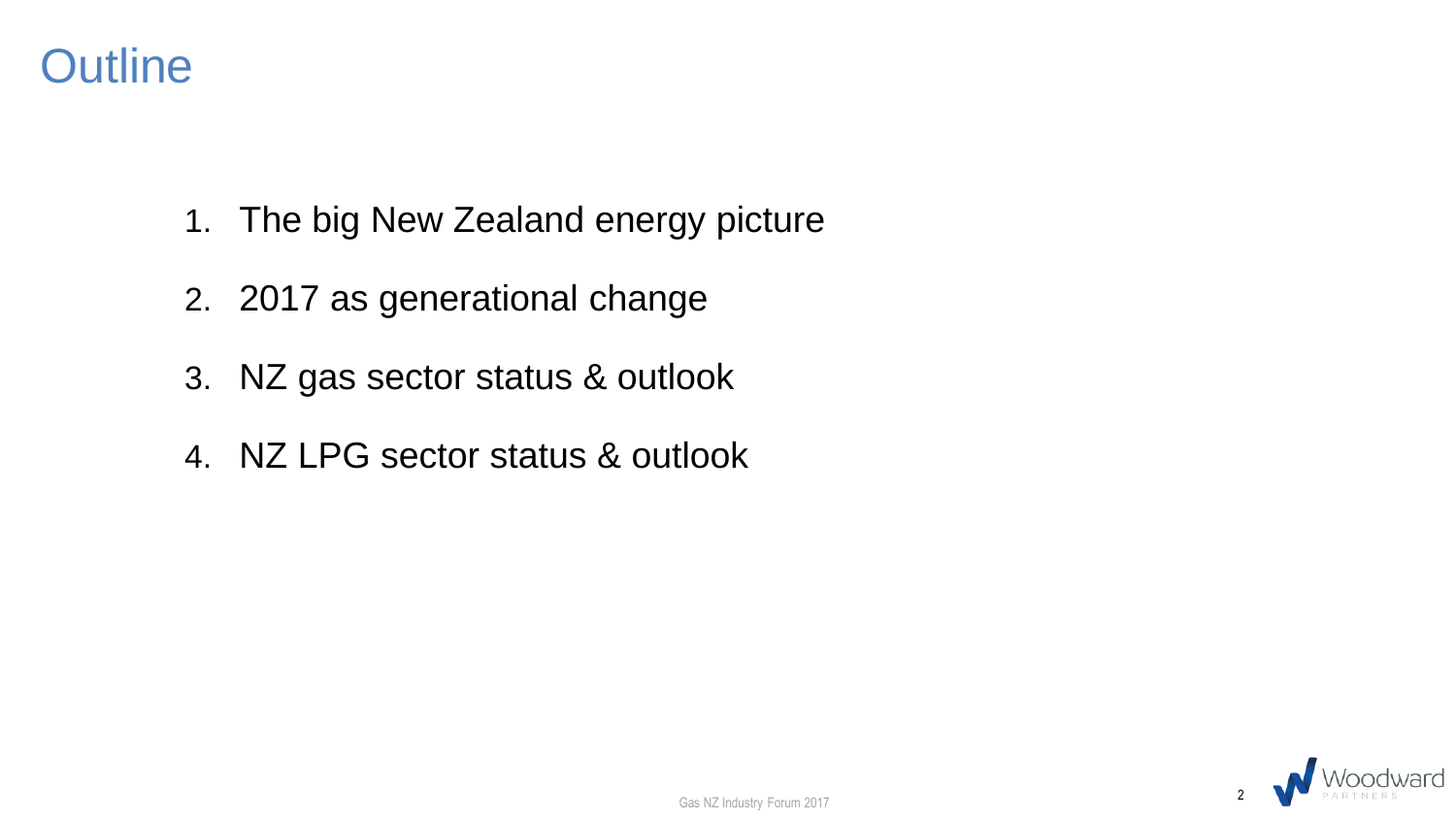### **Outline**

#### 1. The big New Zealand energy picture

- 
- 
- 

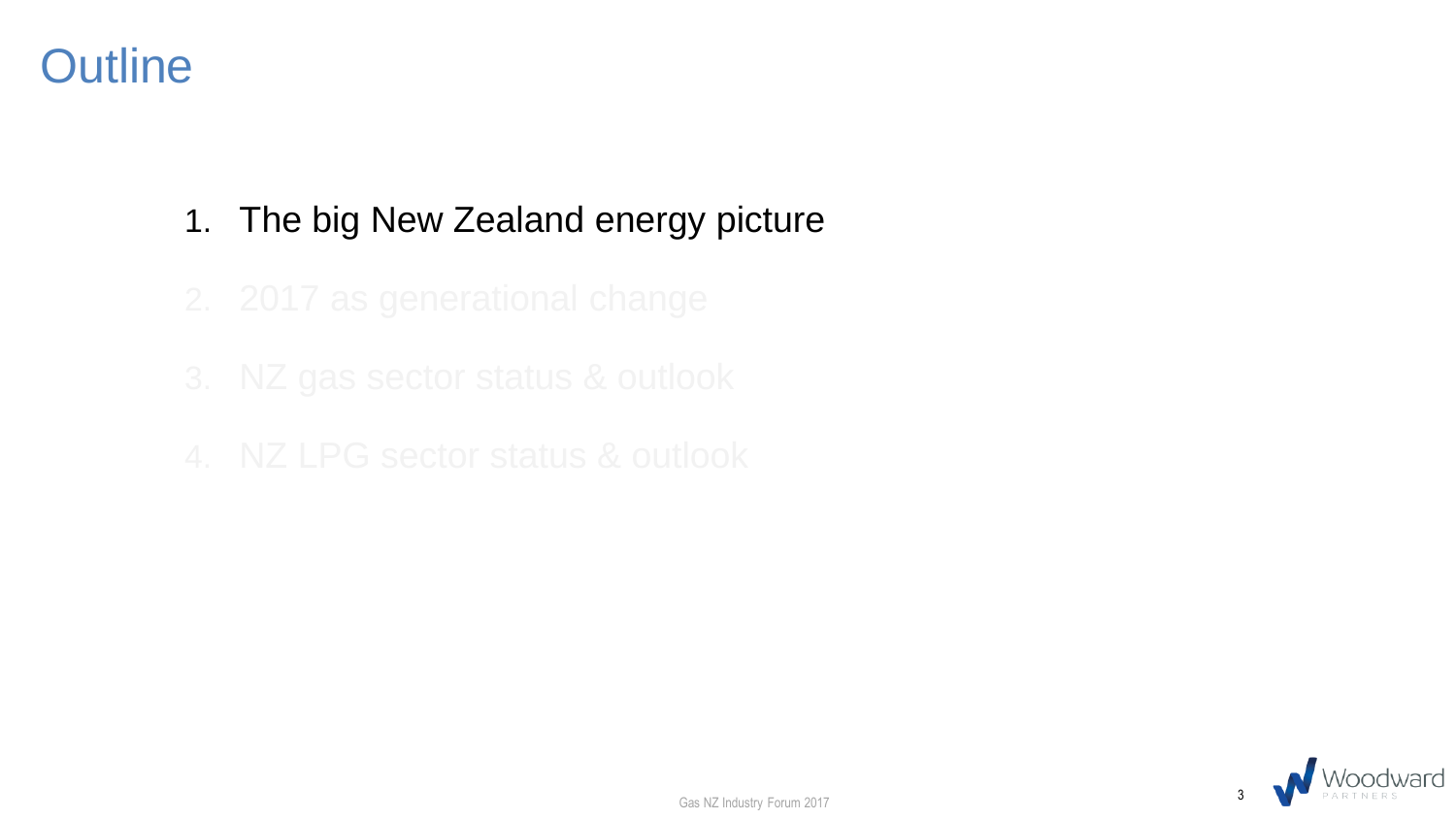Low underlying domestic demand growth now seemingly structural



**NZ GDP vs energy demand**

- Decoupling of energy demand & GDP growth a firm trend that pre-dates GFC
- Energy intensity of NZ Inc has fallen >25% since 1990
- Domestic market now defined by low underlying demand growth,  $S_{\text{Source: MBE. RBNZ.} }$  Woodward Partners  $\blacksquare$

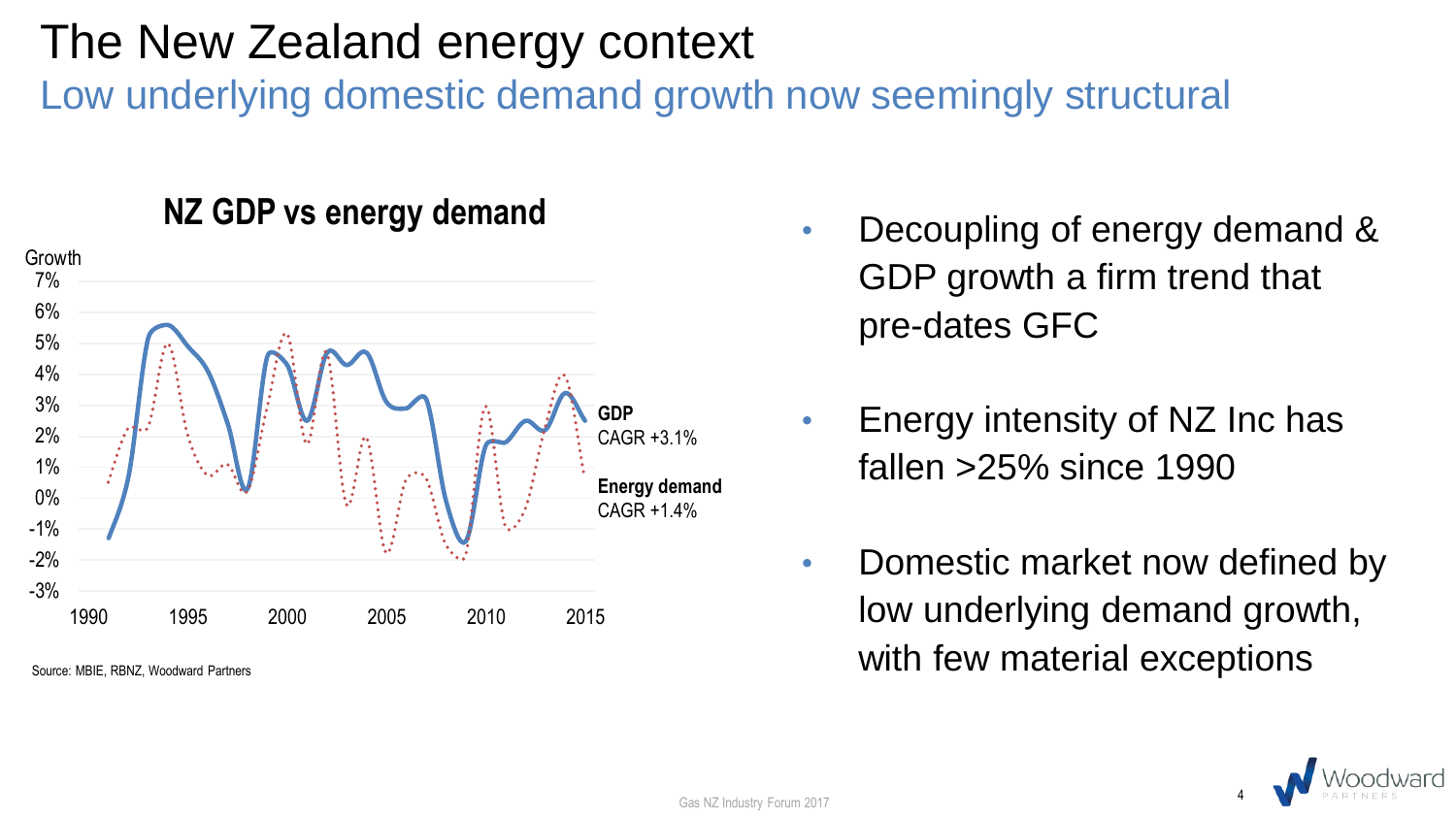Low underlying domestic demand growth now seemingly structural

#### **NZ energy demand CAGR horizons**

| <b>Sector</b> | 1990-   | $2001 -$ | $2011 -$ |
|---------------|---------|----------|----------|
|               | 2000    | 2010     | 2015     |
| Primary       | $+2.7%$ | $+1.5%$  | $+2.4%$  |
| Industrial    | $+1.8%$ | $+0.1%$  | $+2.3%$  |
| Commercial    | $+1.4%$ | $+2.0%$  | $+2.6%$  |
| Transport     | $+3.3%$ | $+1.2%$  | $+1.1%$  |
| Residential   | $+0.9%$ | $+0.3%$  | $+0.2%$  |
| <b>Total</b>  | $+2.2%$ | $+0.8%$  | $+1.6%$  |
|               |         |          |          |
| <b>GDP</b>    | $+3.1%$ | $+2.5%$  | $+2.6%$  |
| Diff.         | $+0.8%$ | $+1.8%$  | $+1.0%$  |

Source: MBIE, RBNZ, Woodward Partners

- Demand has seen substantial recent change as load growth has re-centred from mobile towards stationary energy.
- Agriculture and chemicals the largest contributors to underlying demand growth over the past decade. Growth in each however now appears increasingly constrained.

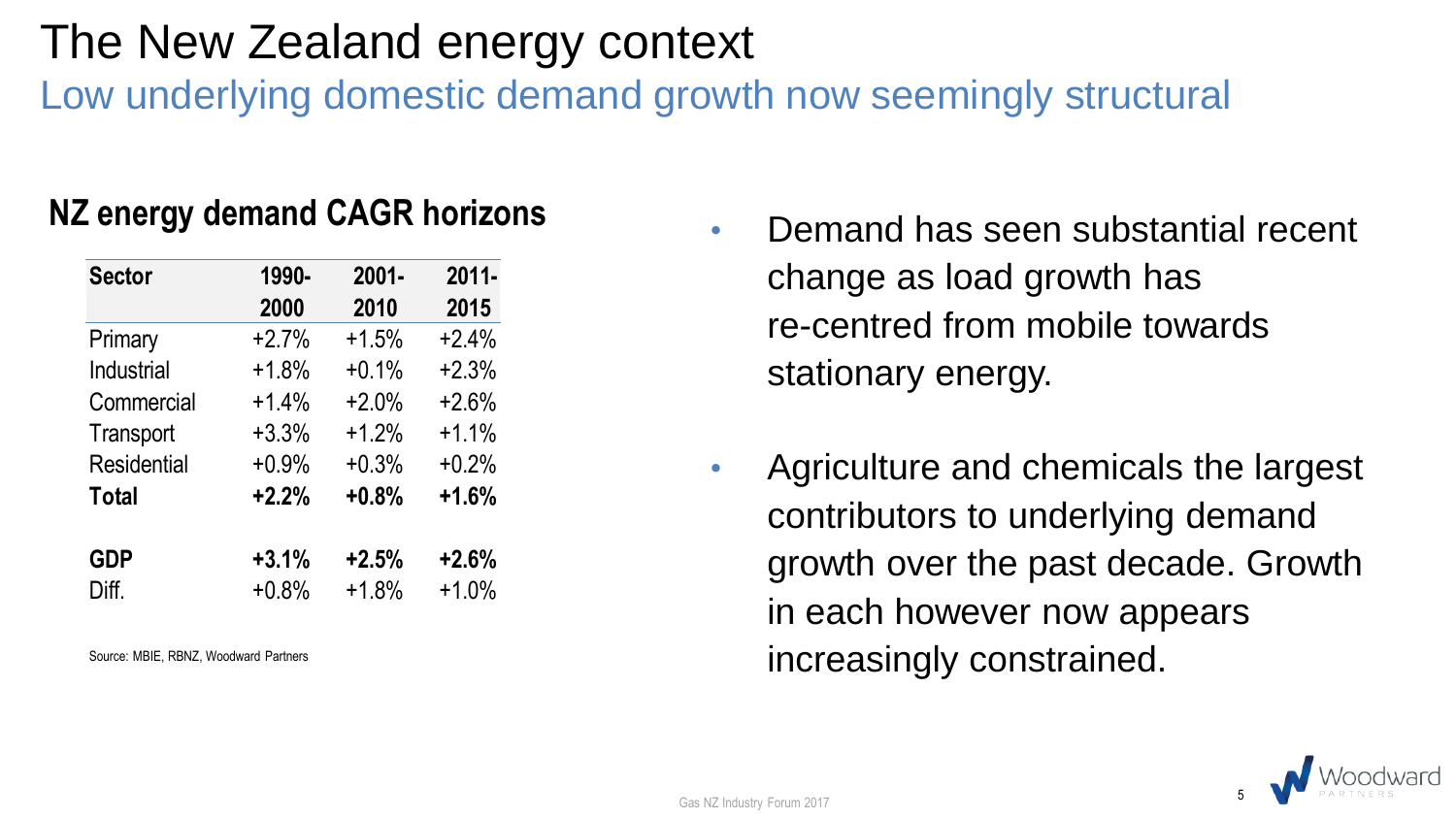Low underlying domestic demand growth now seemingly structural





Source: EA, Woodward Partners

Source: MBIE, Woodward Partners



Gas NZ Industry Forum 2017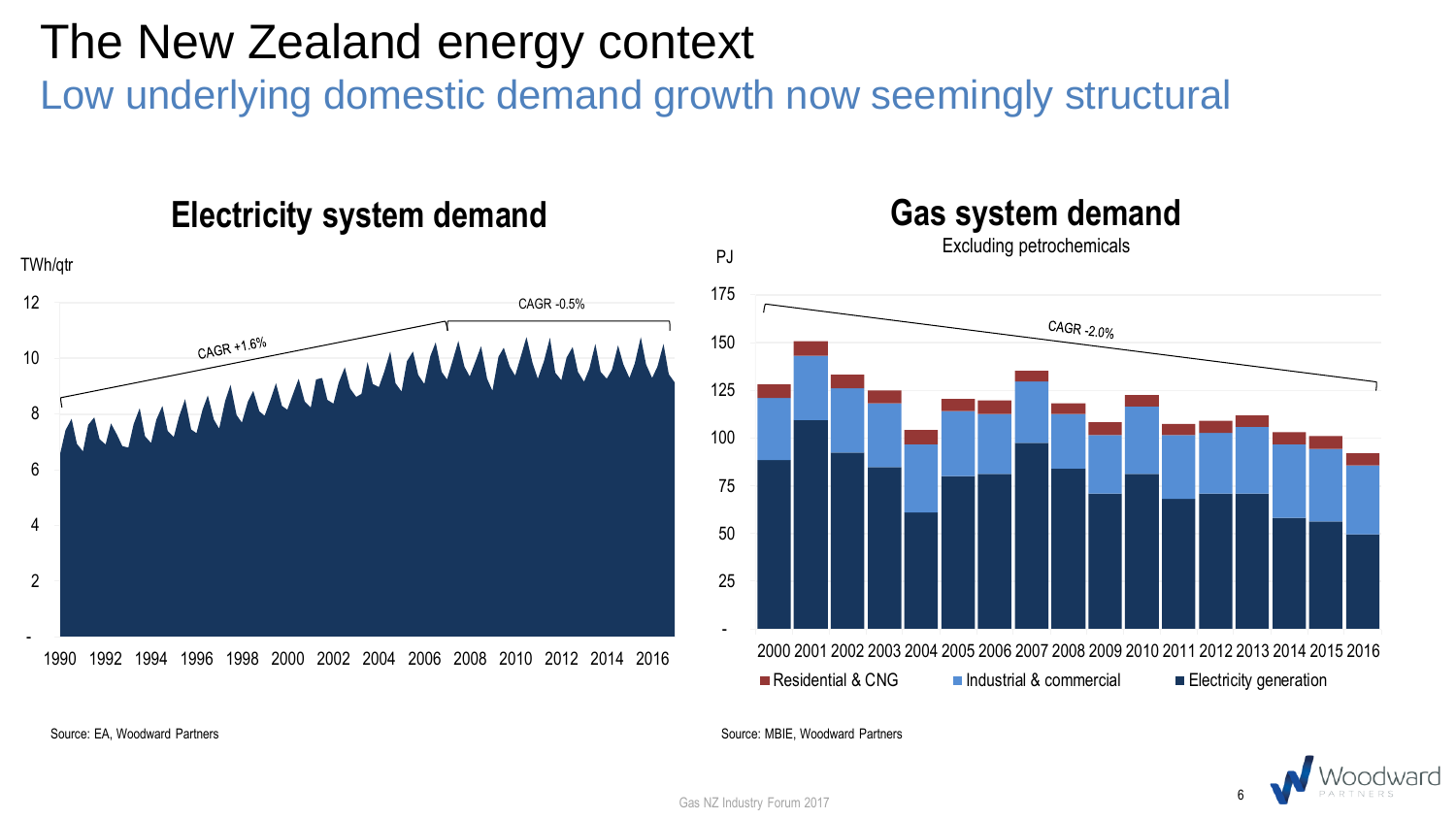Low underlying domestic demand growth now seemingly structural



#### **Liquid fuels demand**

#### **LPG demand**



Source: LPGA, Woodward Partners



Source: MBIE, Woodward Partners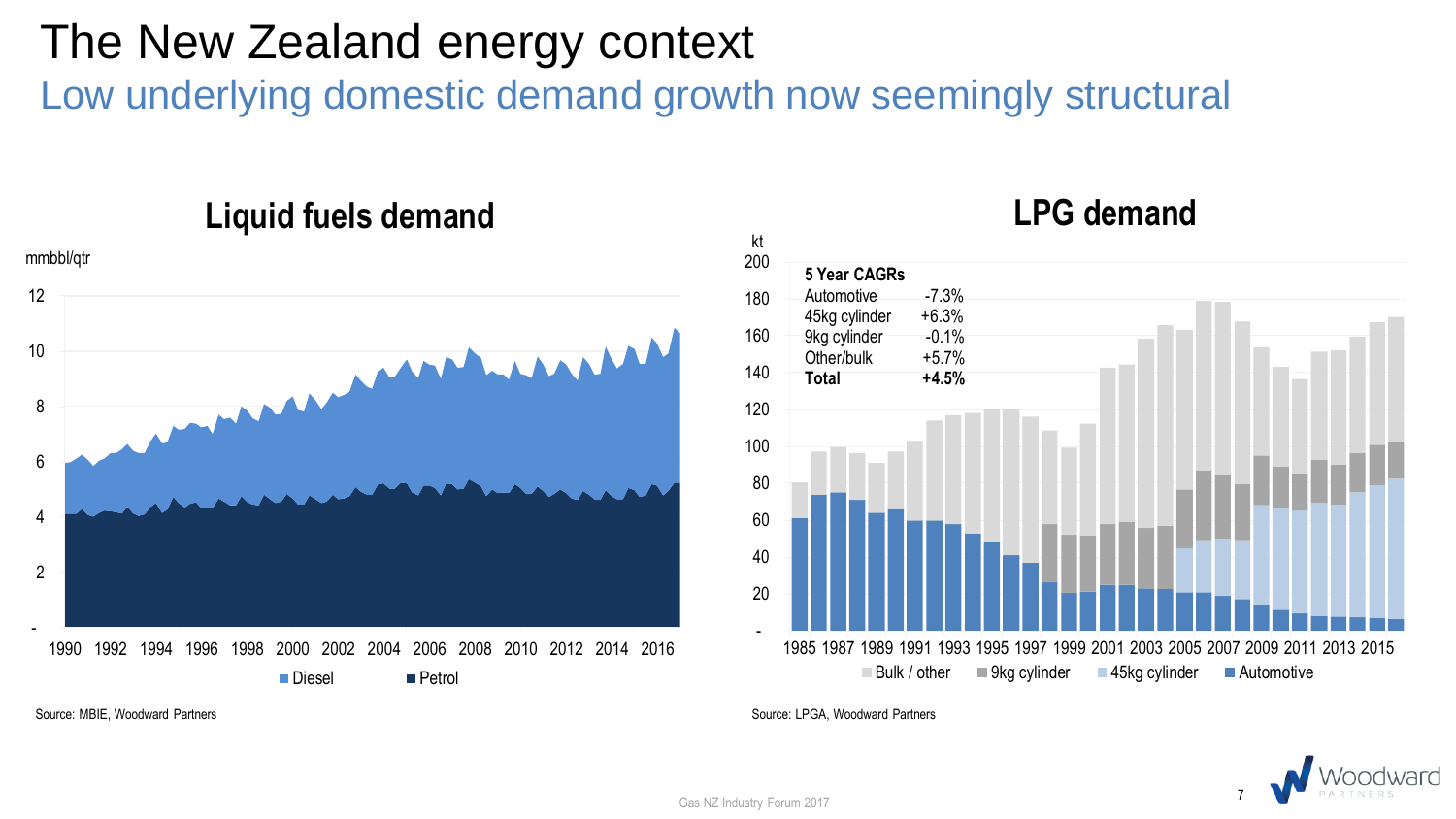# Energy policy

#### A new government with new priorities

#### Labour + FIRST<sup>\*</sup> energy-relevant policy agreements

#### **Energy-relevant policy agreement**

- The government's vehicle fleet, where practicable, to become emissions-free by 2025/26
- Introduce a Zero Carbon Act and an independent Climate Commission, based on the recommendations of the Parliamentary Commissioner for the Environment
- Hold a full-scale review into retail power pricing

Source: NZ Labour Party + NZ First Coalition Agreement, 24 October 2017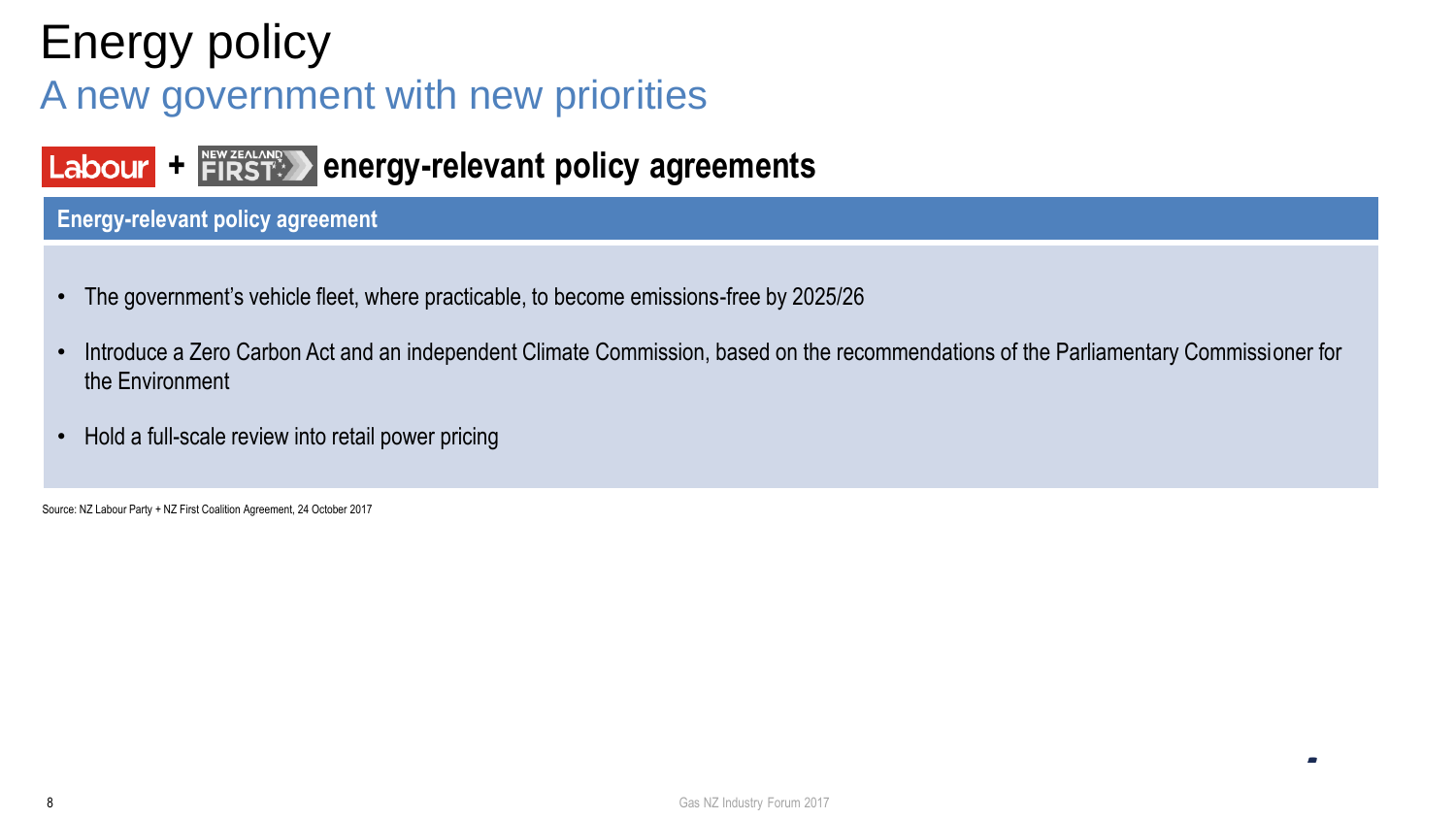# Energy policy

#### A new government with new priorities

#### Labour + Green energy-relevant policy agreements

#### **Energy-relevant policy agreement**

- Adopt and make progress towards the goal of a Net Zero Emissions Economy by 2050, with a particular focus on policy development and initiatives in transport and urban form, energy and primary industries in accordance with milestones to be set by an independent Climate Commission and with a focus on establishing Just Transitions for exposed regions and industries.
	- a. Introduce a Zero Carbon Act and establish an independent Climate Commission
	- b. All new legislation will have a climate impact assessment analysis.
	- c. A comprehensive set of environmental, social and economic sustainability indicators will be developed.
	- d. A new cross-agency climate change board of public sector CEOs will be established.
- Request the Climate Commission to plan the transition to 100% renewable electricity by 2035 (which includes geothermal) in a normal hydrological year. Solar panels on schools will be investigated as part of this goal.

Source: NZ Labour Party + NZ Green Party Confidence & Supply Agreement, 24 October 2017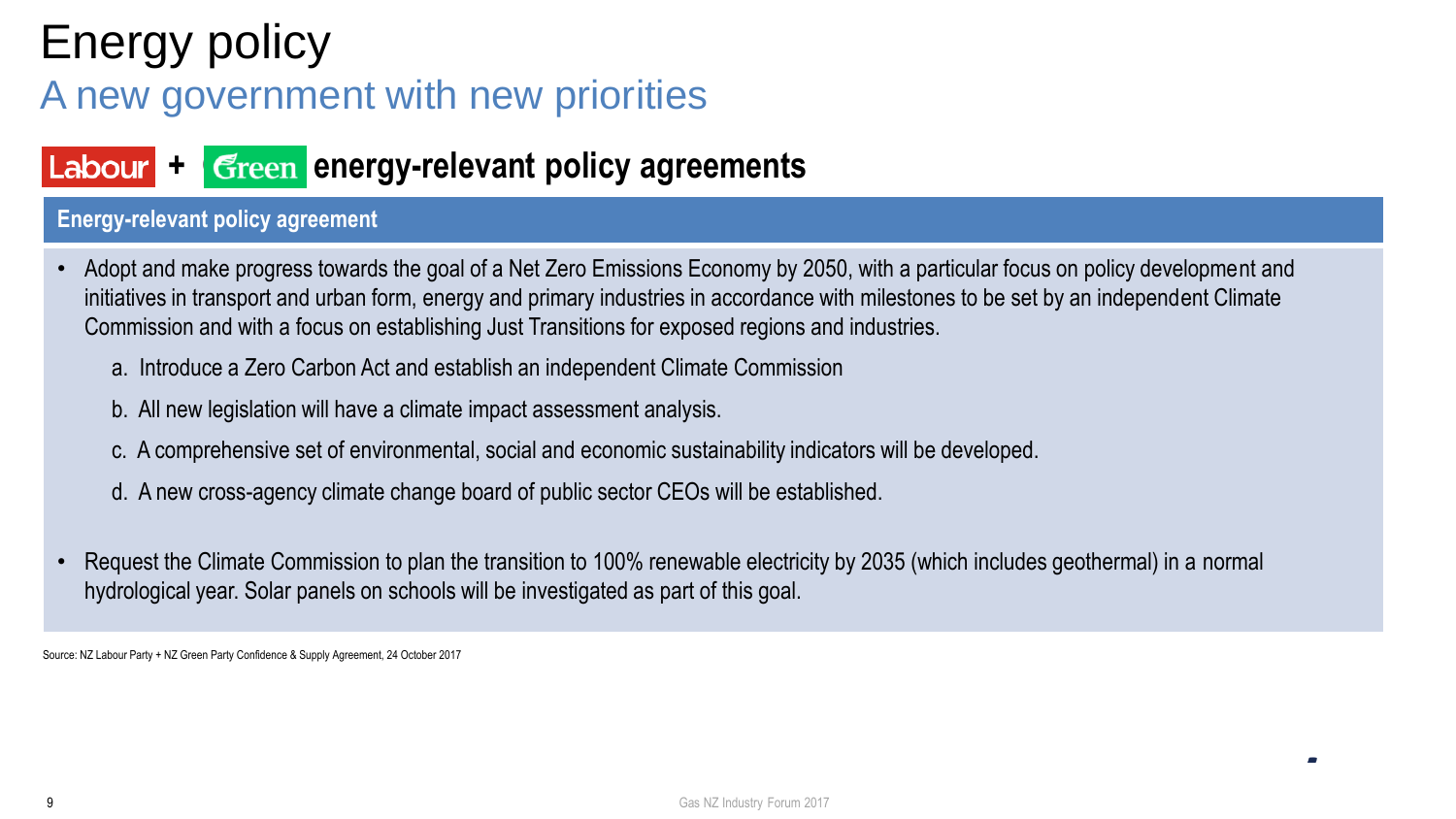# Energy policy

#### A new government with new priorities

#### **Labour residual energy policy platform**

| <b>Policy objectives</b> |                                                                                                                                                                       | <b>Actions</b>                                                                                                                                                                                               |  |  |
|--------------------------|-----------------------------------------------------------------------------------------------------------------------------------------------------------------------|--------------------------------------------------------------------------------------------------------------------------------------------------------------------------------------------------------------|--|--|
| $1_{\cdot}$              | Plan for the clean energy revolution and a just transition to a<br>sustainable low-carbon economy                                                                     | • \$700/household winter energy payments to beneficiaries &<br>superannuitants (a "First 100-days" priority)                                                                                                 |  |  |
|                          | 2. Promote energy efficiency, and ensure that at least 90% of New<br>Zealand's electricity is generated from renewable sources by 2025,<br>with close to 100% by 2040 | 10-year moratorium on build of new baseload thermal generation<br>Add climate change mitigation and emissions reduction to the                                                                               |  |  |
|                          | 3. Ensure all future purchases of Government vehicles are electric<br>(including the Crown ministerial cars) unless there is an exceptional<br>reason not to          | objectives of the Electricity Authority, in order to promote an<br>increased uptake of renewable electricity<br>Implementation of PCE 2014 recommendations including NPS on<br>onshore oil & gas exploration |  |  |

Source: Labour Party 2017 policy manifesto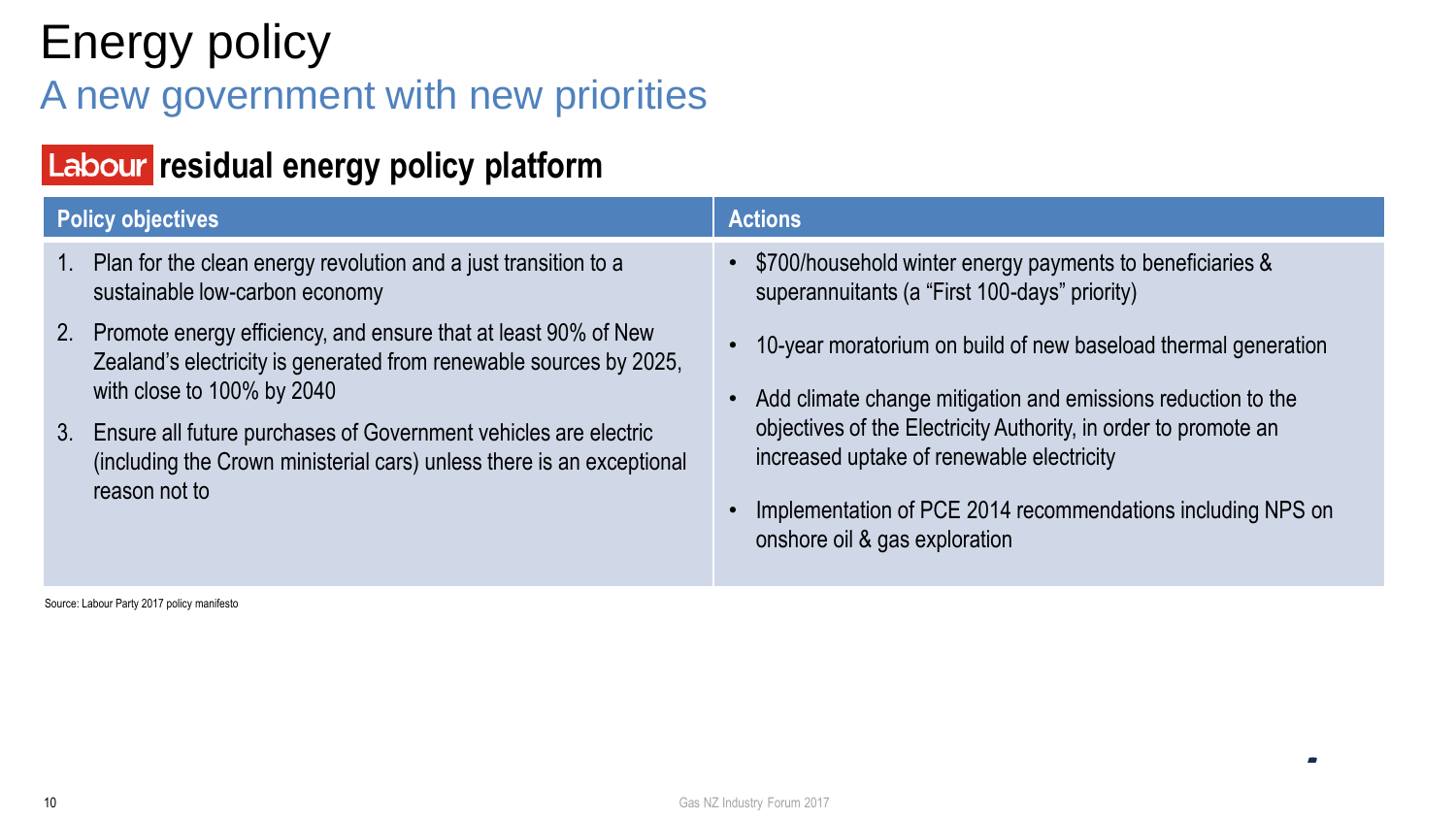### **Outline**

- 2. 2017 as generational change
- 
- 



Gas NZ Industry Forum 2017 11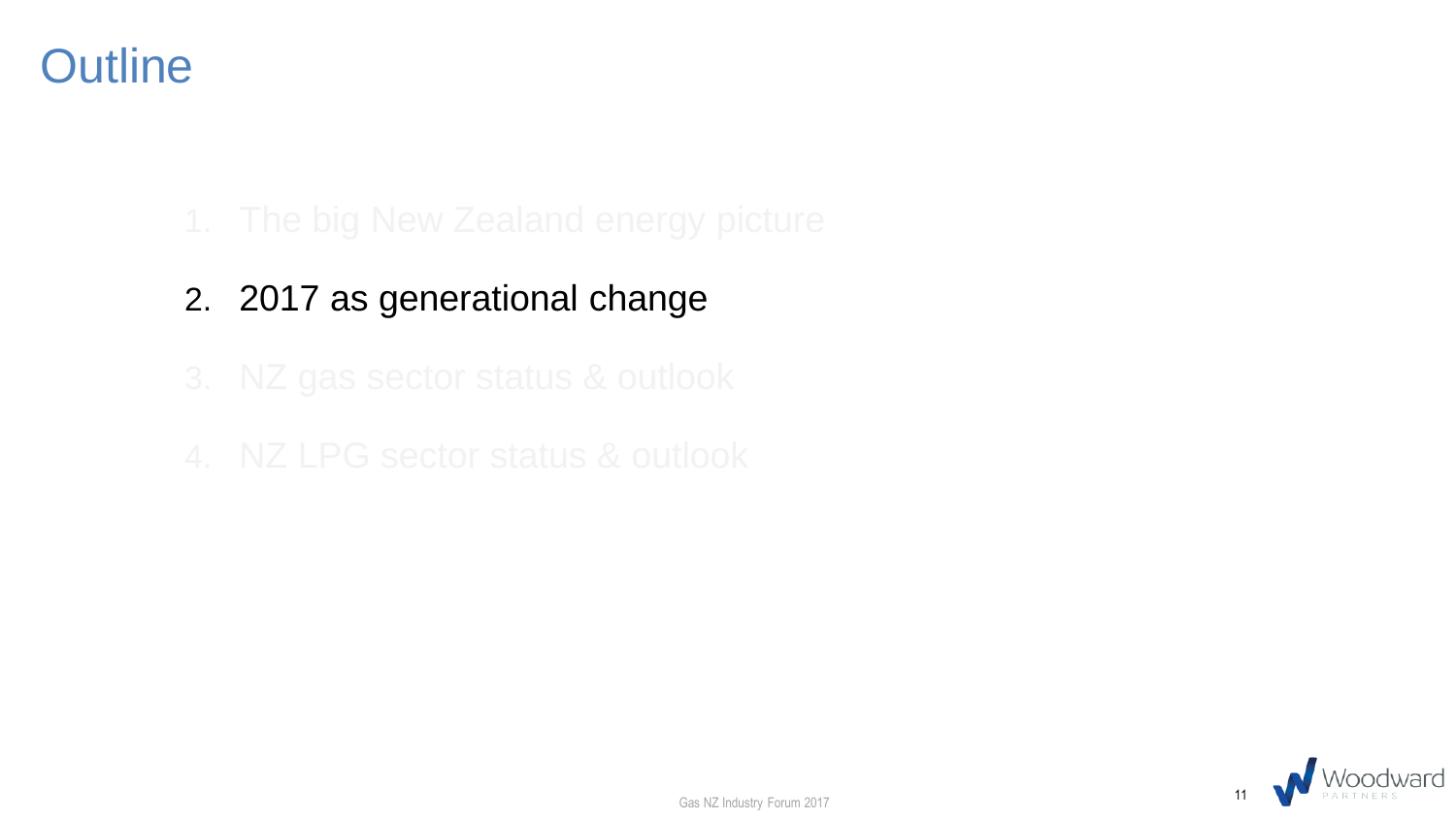### 2017 as generational change ~\$1 bln of E&P deals inked to date in 2017…

#### **Upstream producing asset deal completions -12 months**

| <b>Announced</b><br>/ Completed | <b>Asset</b> | <b>Stake</b> | <b>Vendor</b>         | <b>Acquiror</b>             | <b>Value</b>           | <b>Status</b>               |
|---------------------------------|--------------|--------------|-----------------------|-----------------------------|------------------------|-----------------------------|
| Nov-2016                        | Rimu/Kauri   | 100.0%       | Origin                | <b>Westside Corporation</b> | $-NZ$10m$              | Completed                   |
| Jan-2017                        | Tui          | 57.5%        | <b>AWE</b>            | <b>Tamarind Energy</b>      | $-NZ$9m1$              | Completed                   |
| Jan-2017                        | Tui          | 27.5%        | <b>NZOG</b>           | <b>Tamarind Energy</b>      | $-NZ$5m1$              | Completed                   |
| Jan-2017                        | Tui          | 15.0%        | Pan Pacific Petroleum | <b>Tamarind Energy</b>      | $-NZ$5m1$              | Completed                   |
| Jan-2017                        | Kupe         | 15.0%        | <b>NZOG</b>           | <b>Genesis Energy</b>       | NZ\$168m               | Completed                   |
| 2Q 2017                         | Kapuni       | 50.0%        | Shell                 | <b>Todd Energy</b>          | ?                      | Completed                   |
| 2Q 2017                         | Kupe         | 4.0%         | Mitsui                | <b>NZOG</b>                 | \$35m                  | Pending NZP&M/OIO approvals |
| 4Q 2017                         | Kupe         | 50.0%        | Origin                | <b>Beach Energy</b>         | A\$1.6bln <sup>2</sup> | Pending NZP&M/OIO approvals |
| 4Q 2017                         | Maari        | 16.0%        | <b>Todd</b>           | Horizon Oil                 | <b>US\$18m</b>         | Pending NZP&M/OIO approvals |

Notes:

1. Negative as after accounting for inventory, the structure of the deals under which Tamarind acquired the Tui interests of AWE, NZOG and PPP resulted in the vendors paying the equivalent of \$20m to Tamarind.

2. Origin Energy's Kupe stake formed part of a broader asset portfolio held by Lattice Energy, sold by Origin to Beach in October 2017.

Source: Woodward Partners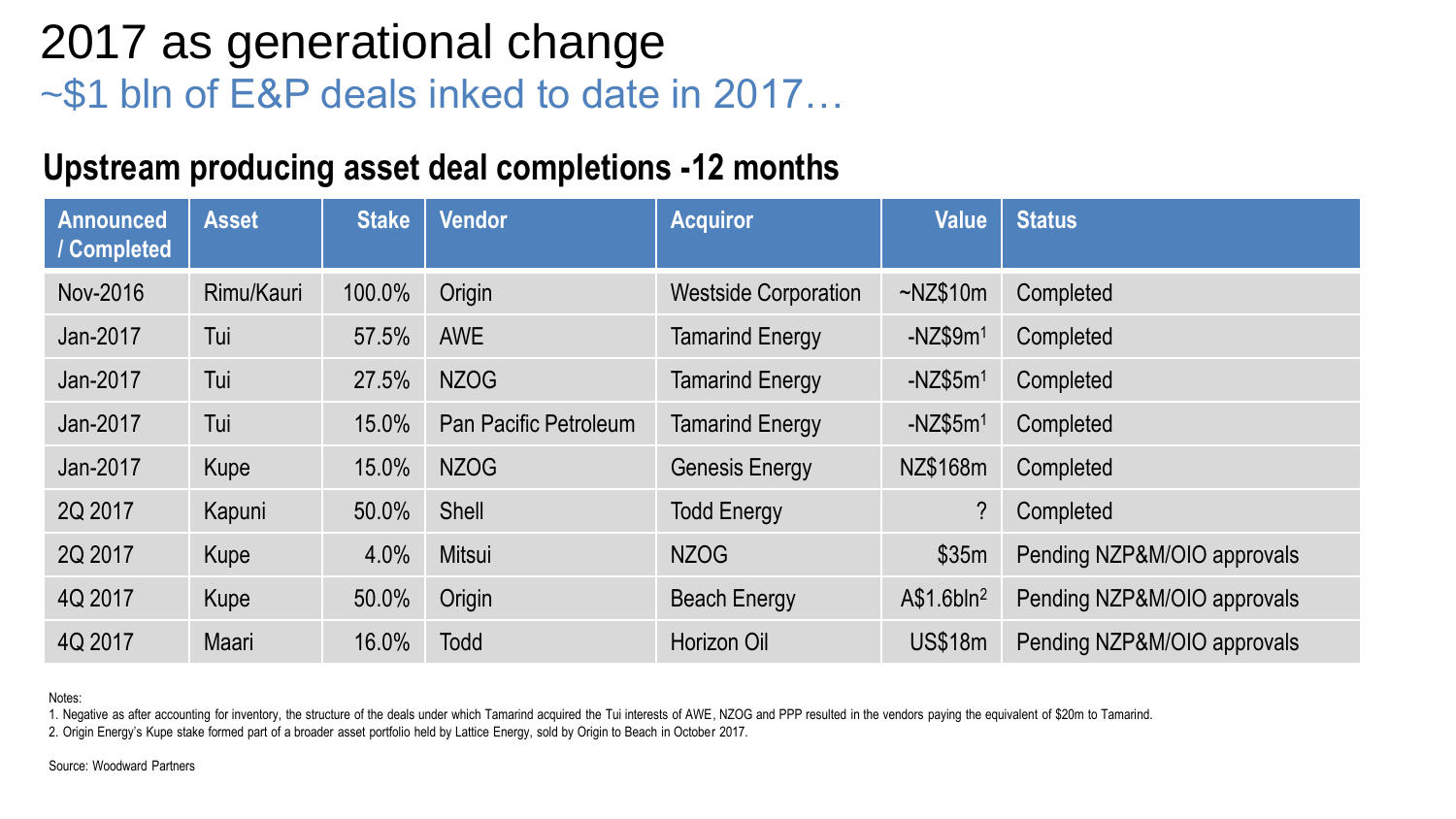## 2017 as generational change With perhaps another ~\$1 bln to come?



| <b>Asset type</b>   | <b>Asset</b>       | <b>Stake</b> | <b>Status</b>                                                                              |
|---------------------|--------------------|--------------|--------------------------------------------------------------------------------------------|
| <b>Production</b>   | Pohokura           | 48.0%        | Part of Shell NZ sale portfolio                                                            |
|                     | Maui               | 83.75%       | Part of Shell NZ sale portfolio                                                            |
|                     | Kapuni             | Æ            | 50% JV stake sold to Todd Energy 2Q 2017                                                   |
| <b>Exploration</b>  | PEP 50119          | 61.0%        | Retention                                                                                  |
| <b>Oil services</b> | <b>STOS</b>        | 100.0%       | 50% stake previously held by Todd Energy acquired by Shell 2Q 2017 to support sale process |
|                     | <b>EIL</b>         | 100.0%       | Part of Shell NZ sale portfolio                                                            |
|                     | Paritutu tank farm | 50.0%        | Part of Shell NZ sale portfolio                                                            |

Source: Woodward Partners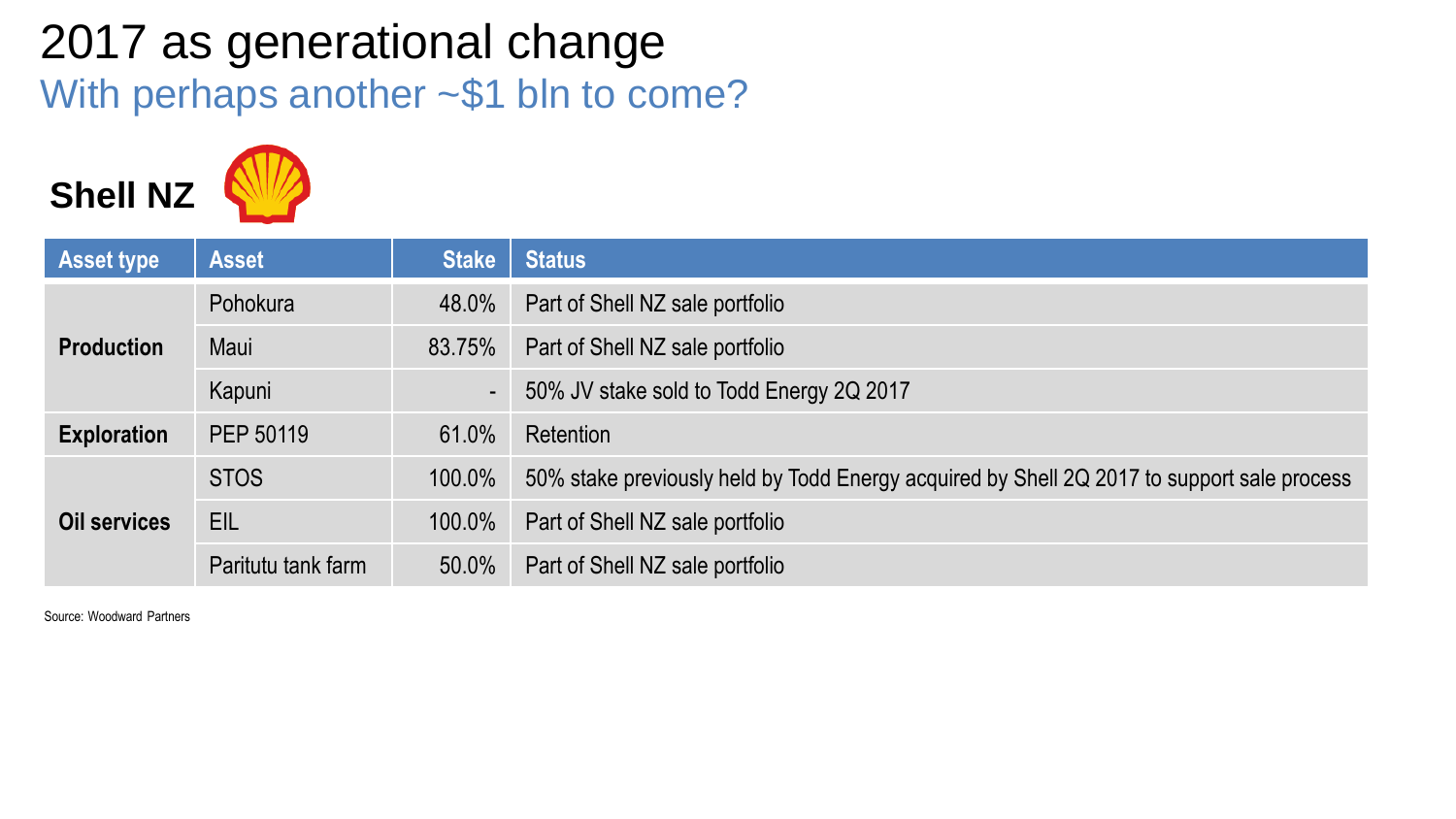## 2017 as generational change Change doesn't come any bigger than this



Total 46.3 mmboe

#### **Oils+LPG+gas field production 2016**

- Controlling stakes in NZ's three largest fields will change hands before the end of 2017
- Market's biggest gas seller looks certain to exit
- Street talk of other NZ E&P interests being marketed
- Farm-out activity also high, both Taranaki and frontier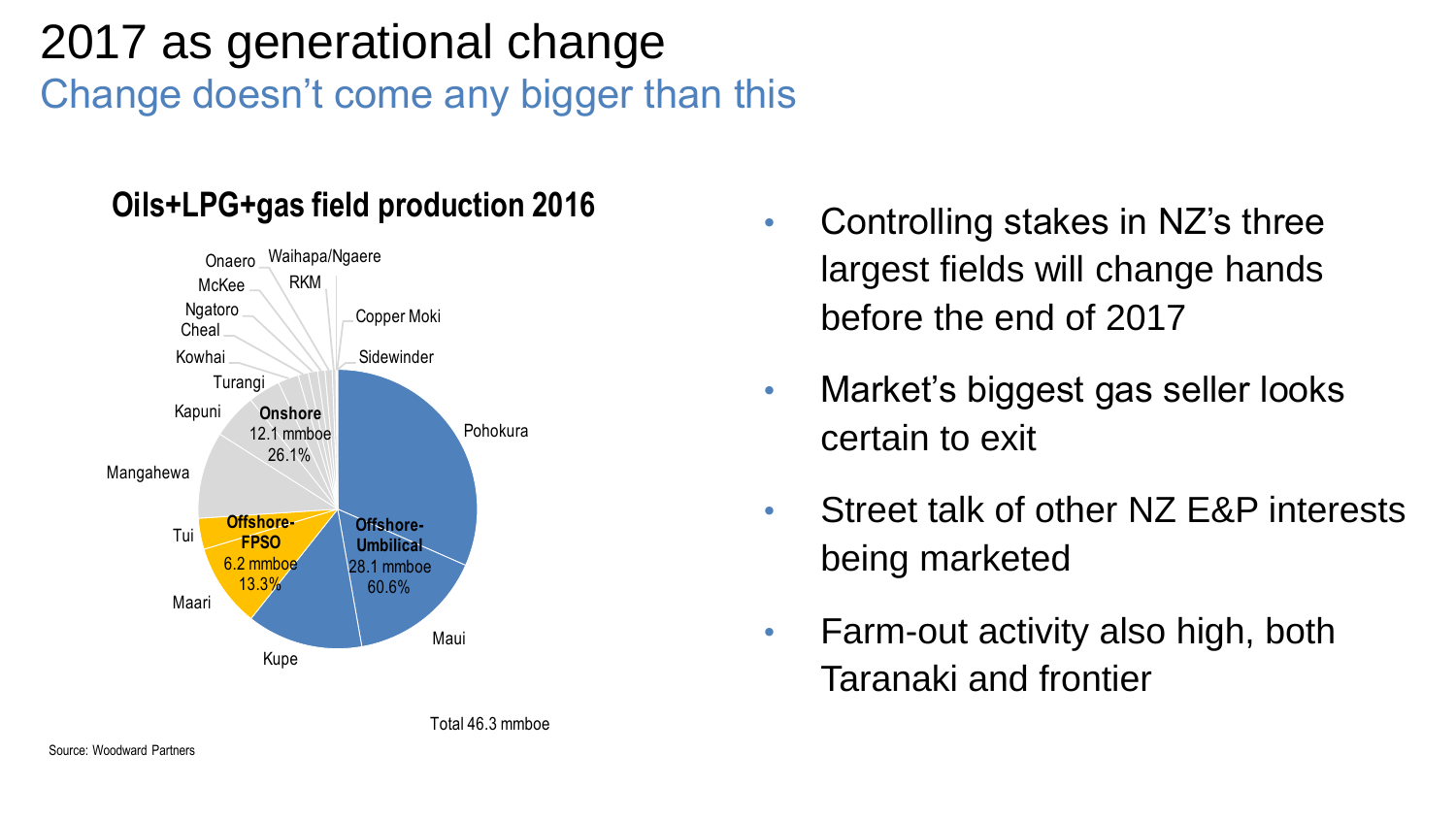## **Outline**

- 
- 3. NZ gas sector status & outlook
- 

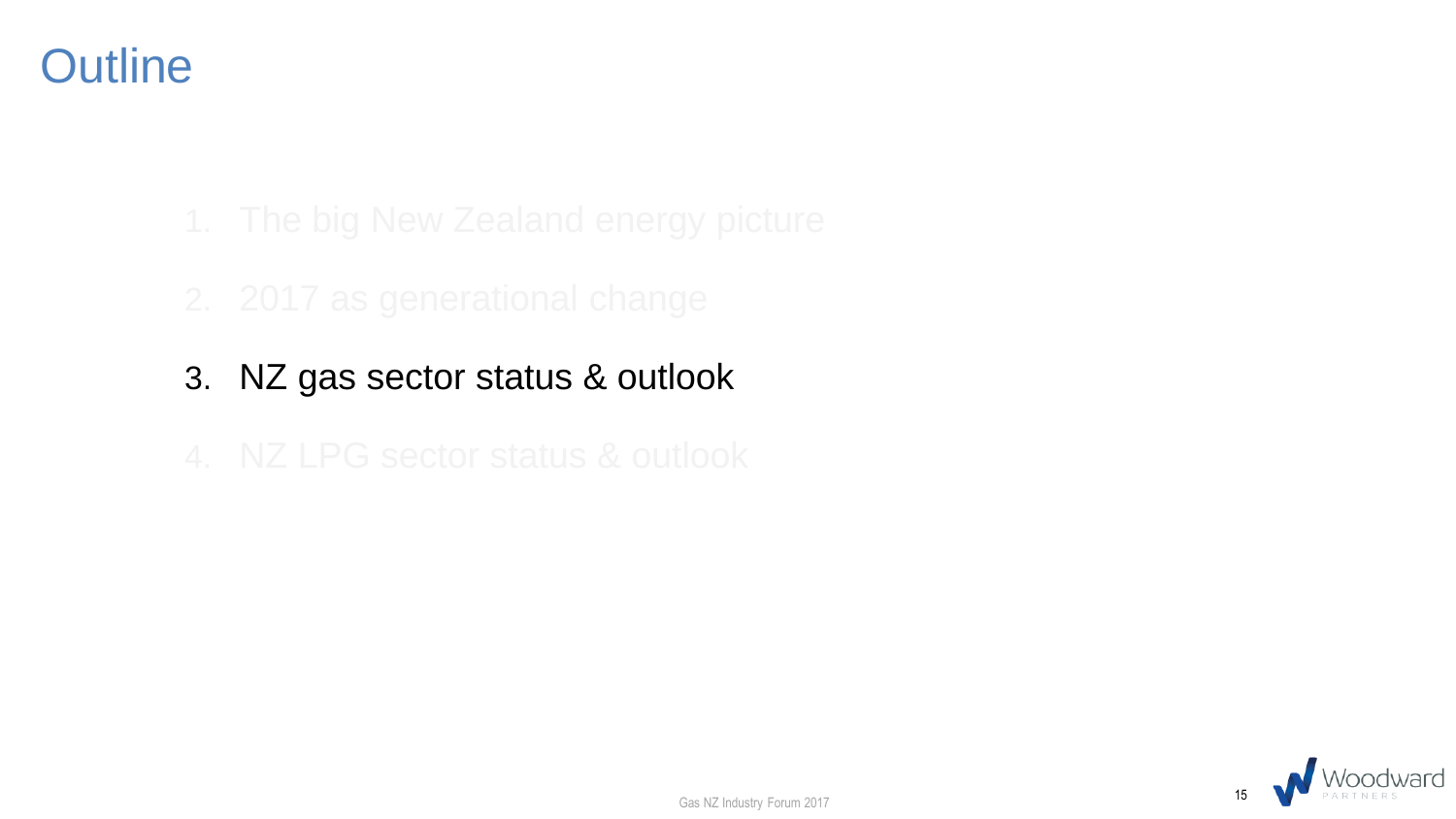# NZ gas sector status & outlook

Strong energy conversion end-bias





Source: Woodward Partners

Gas NZ Industry Forum 2017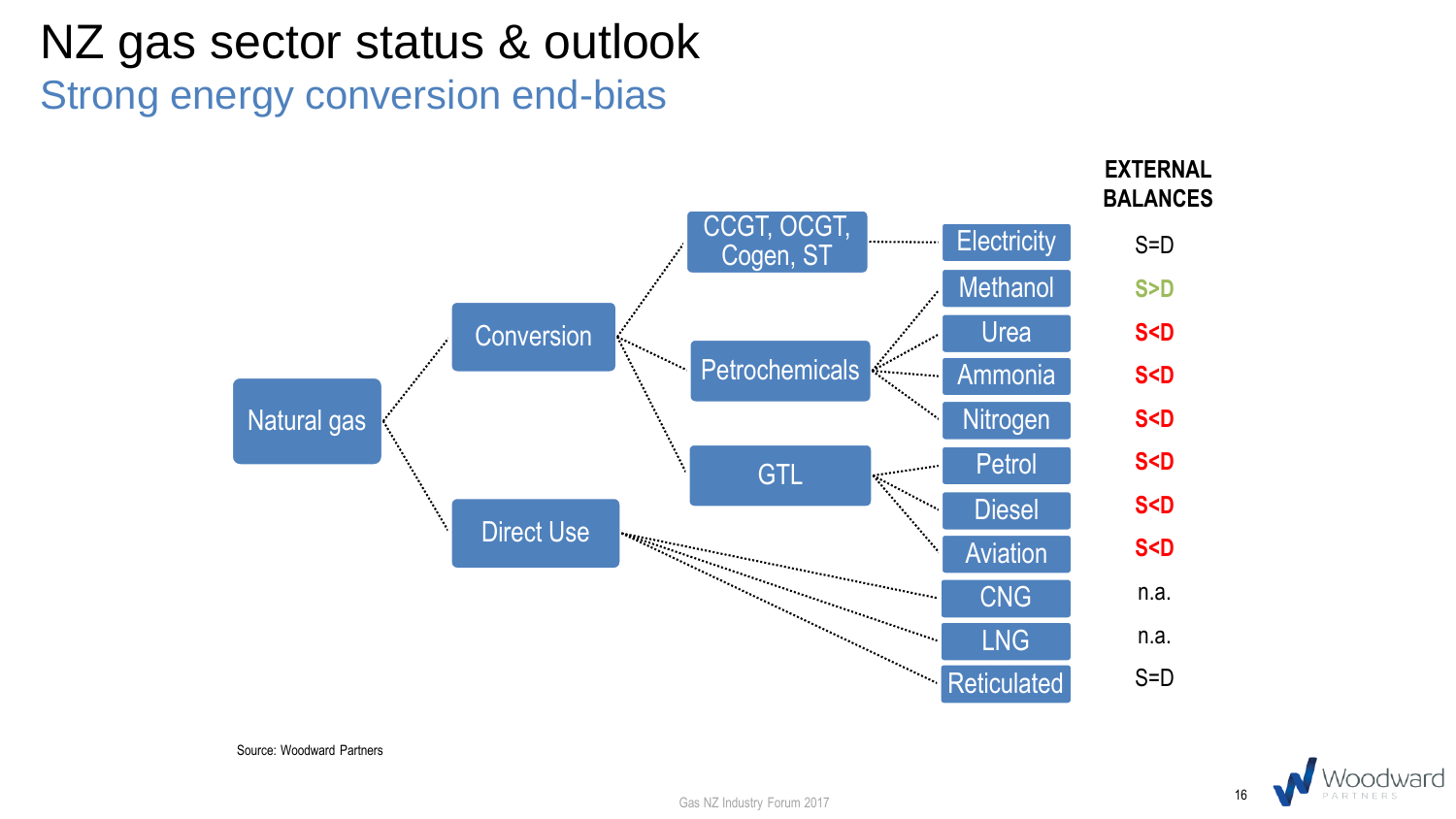## NZ gas sector status & outlook

Demand substitution of generation gas for methanol continues



#### **NZ gas market demand-side time-lapse**



**Methanex NZ production vs capacity**

Source: Methanex, Woodward Partners



Gas NZ Industry Forum 2017

Source: Woodward Partners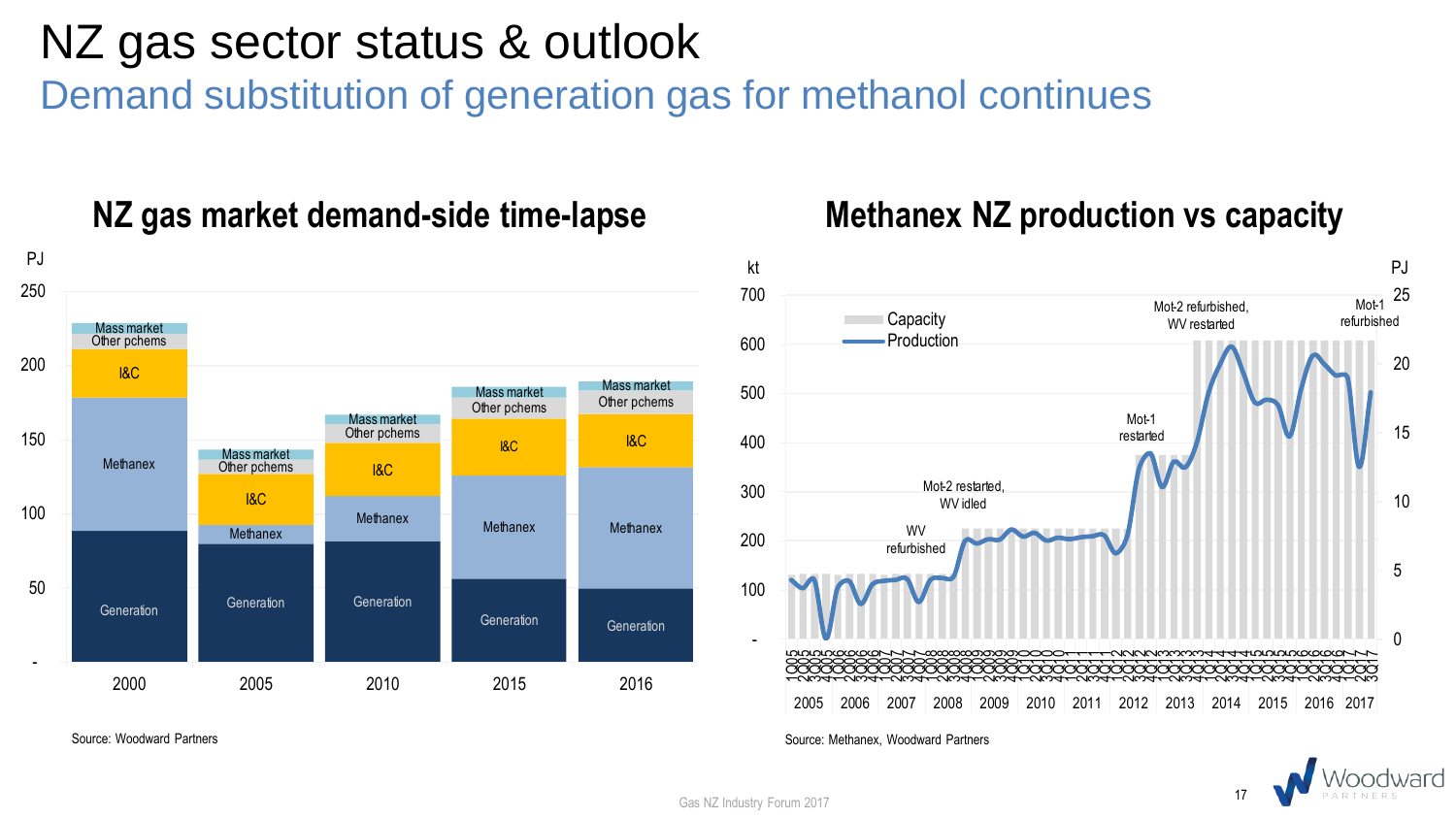## NZ gas sector status & outlook

Demand substitution of generation gas for methanol continues



#### **Thermal vs geothermal generation dispatch**



#### **Generation gas demand**

Source: EA, Woodward Partners



Gas NZ Industry Forum 2017

Source: MBIE, Woodward Partners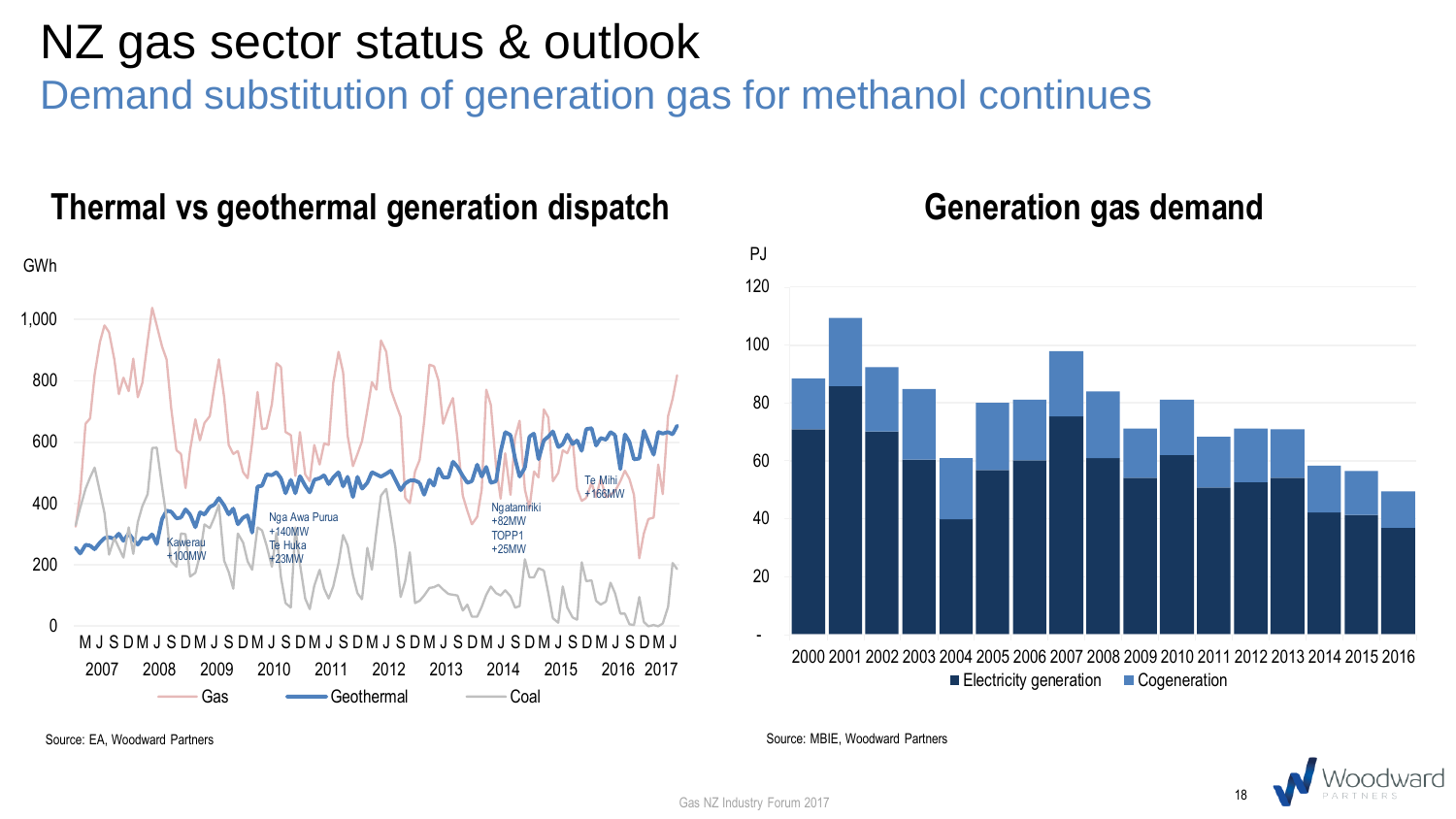## NZ gas sector status & outlook Gas y/y 2P gross decline, but stable on net basis



- **2P gas+LPG R/P coverage** Total gross remaining 2P gas+LPG reserves fell -1.7% to 2,079 PJ
	- Net (post-production) 2P gas+LPG upgrade +8.5%
	- R/P coverage falls to 10.4 years, the lowest since the Maui redetermination, but heavily leveraged to Methanex demand
	- Gross 2P still >2,000 PJ



Gas NZ Industry Forum 2017

Source: MBIE, company disclosures, Woodward Partners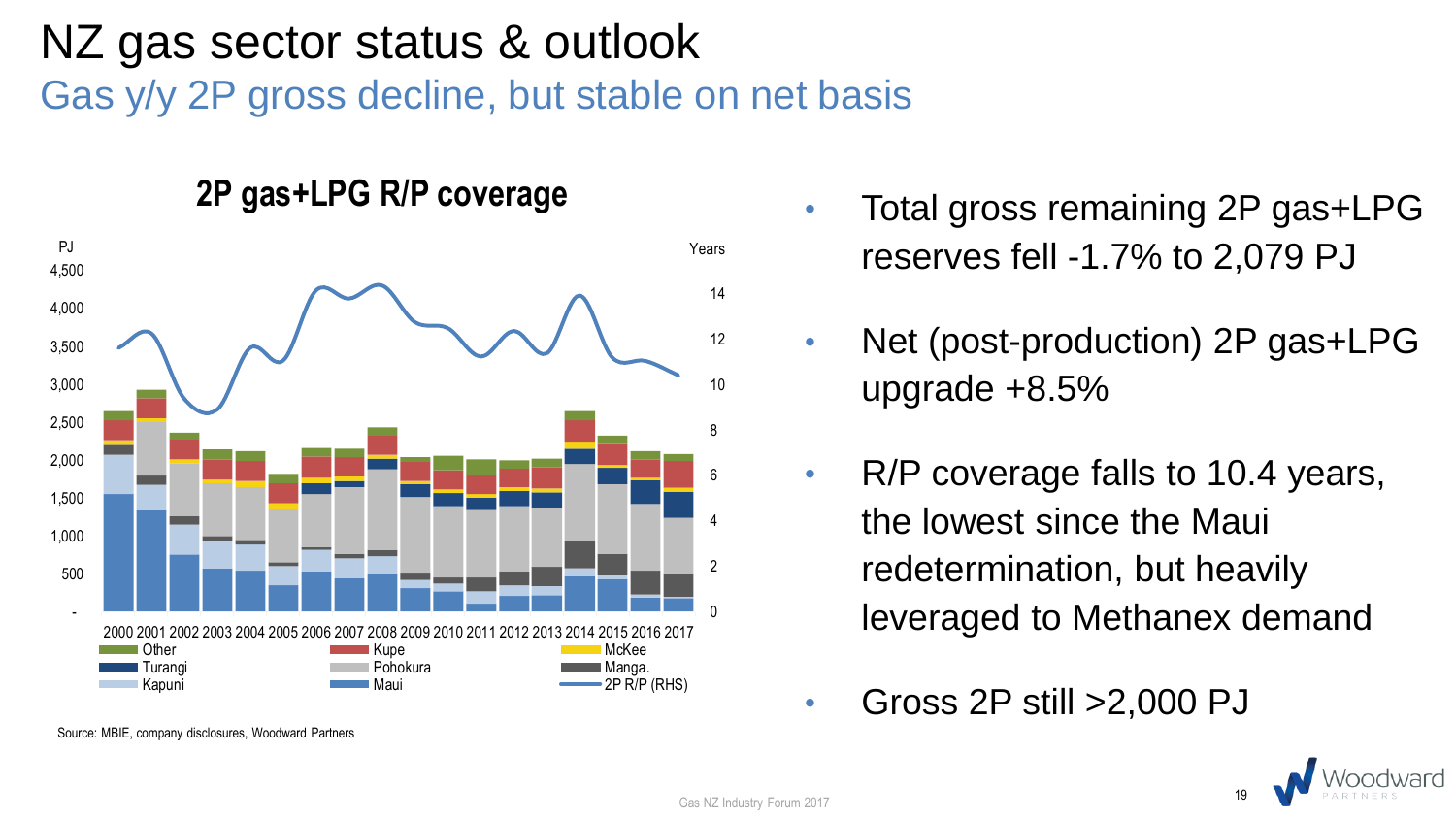## **Outline**

- 
- 
- 
- 4. NZ LPG sector status & outlook

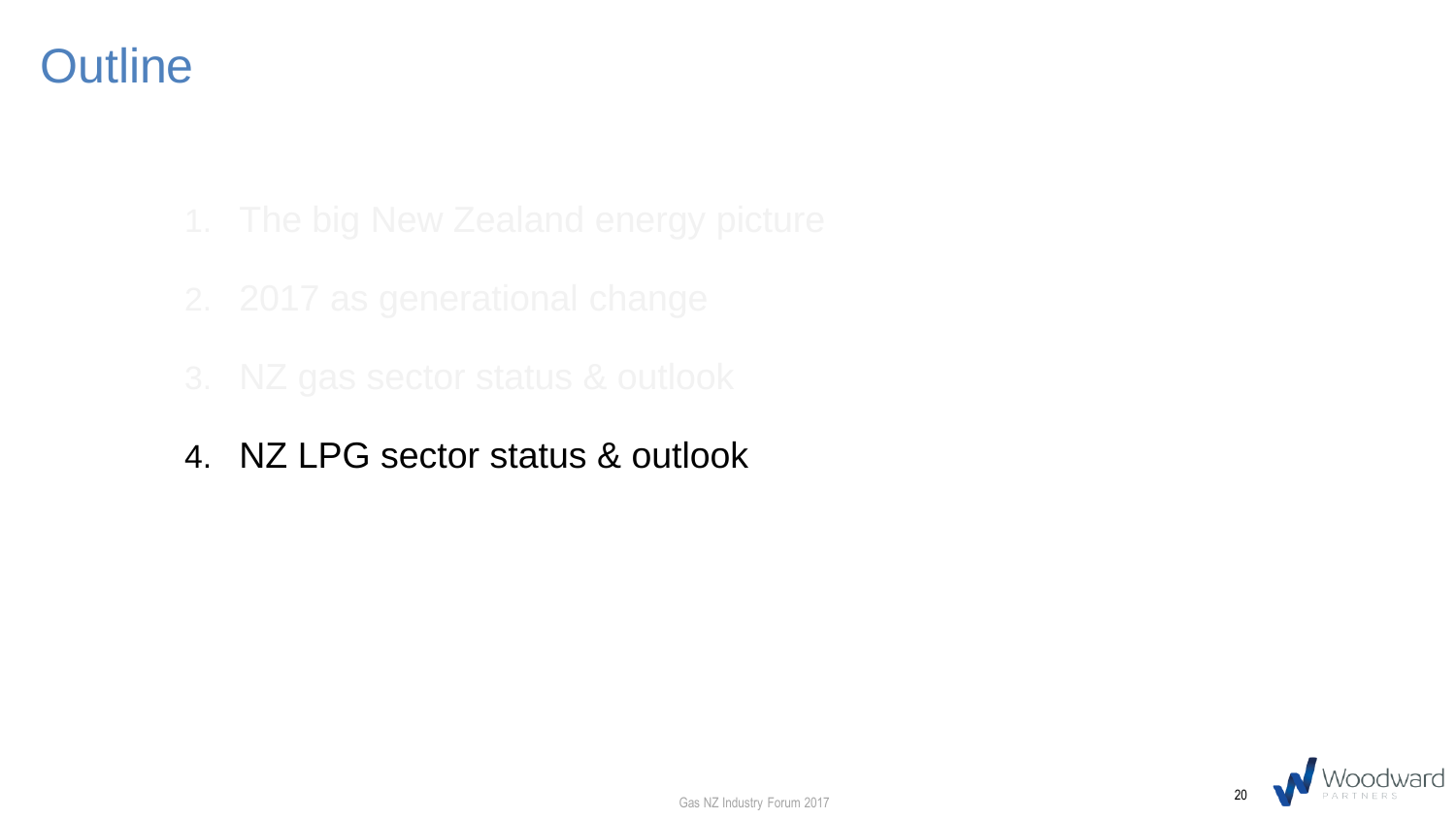## NZ LPG sector status & outlook High-growth with still firm South Island bias



- **NZ North/South LPG demand** South Island accounts for <25% of NZ population but >50% of LPG market demand
	- 45kg and bulk the strongest growth segments with CAGR ranges of 3.5 - 5.5% across both Islands
	- 9kg segment flat in both Islands
	- Auto segment in terminal decline



Gas NZ Industry Forum 2017

Source: LPGA, Woodward Partners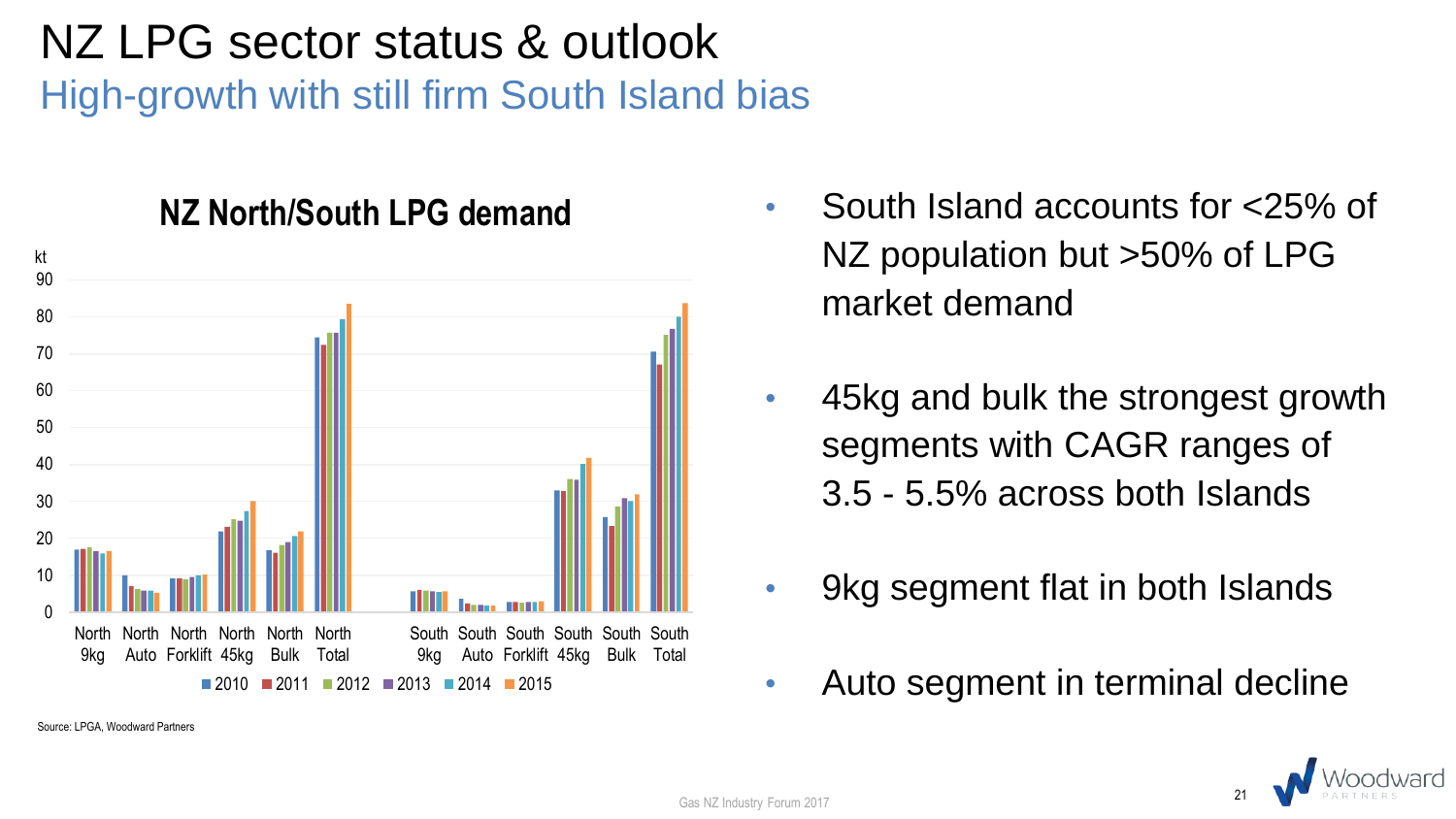## NZ LPG sector status & outlook

Kupe domgas supply-side dominance continues to grow



Note: there are significant interpretation caveats that apply in reconciling 2P LPG reporting with production data due to treatments of entitlements by field owners to Pohokura and Kapuni LPG within raw gas streams.

Source: MBIE, company disclosures, Woodward Partners

- **LPG gross remaining 2P, 2014-17** Indigenous LPG reserves and supply dominated by Kupe, which accounts now for nearly 90% of total remaining 2P domgas
	- Post-acquisitions, Genesis now strongly placed leading into 2020s when North Island supply/demand balance mapped (currently) to tip to net-import

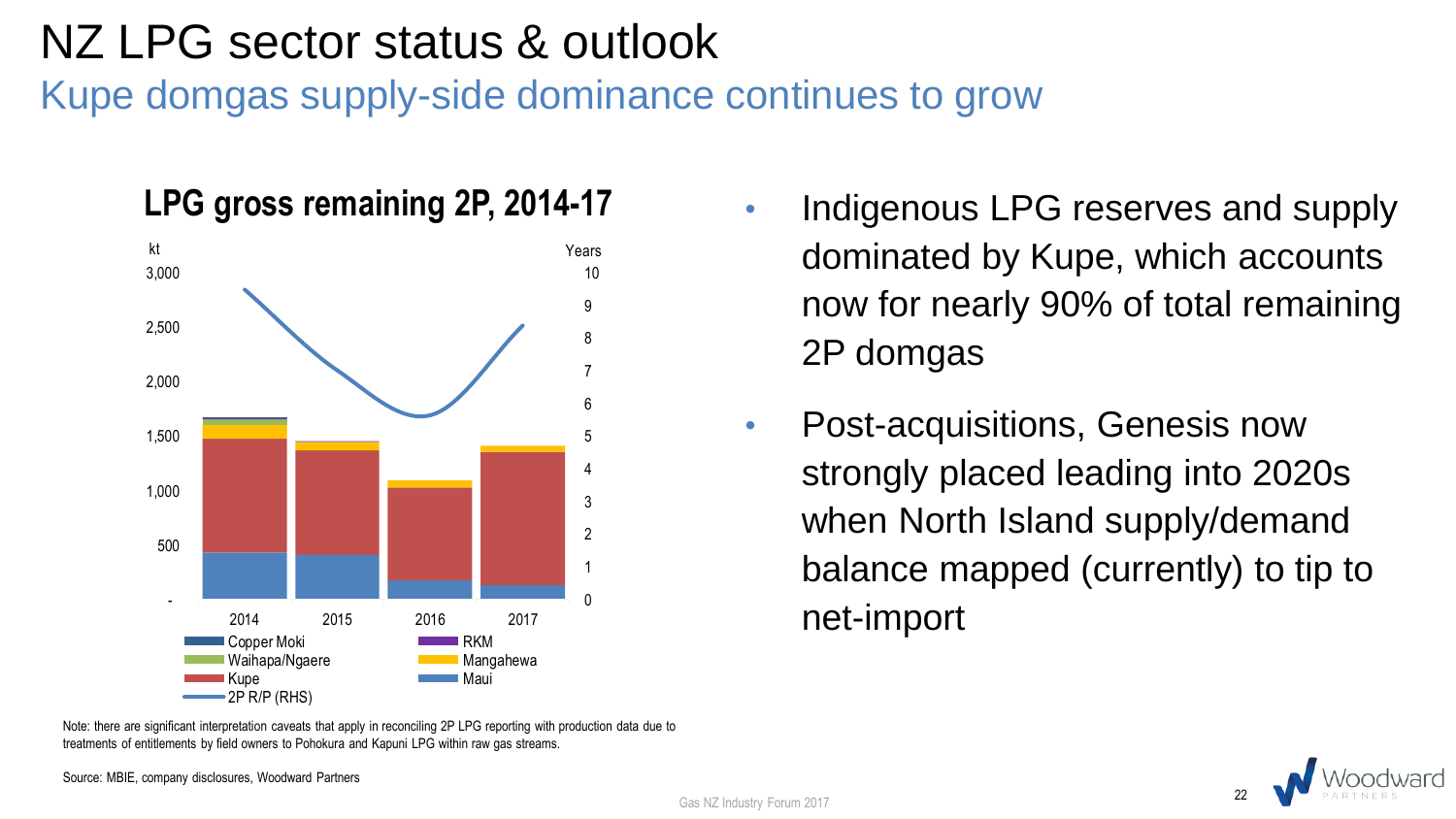## NZ LPG sector status & outlook

Domgas supply attrition a central theme …



**NZ LPG supply/demand forecasts**

Source: MBIE, company disclosures, Woodward Partners

- Demand growth and decreasing domgas production (particularly from Maui), on a national basis, likely to see the NZ LPG market revert to net-short from as early as 2018
- North Island market mapped to move to net-import from early/mid 2020s
- Kupe likely to remain cornerstone of domgas LPG supply



23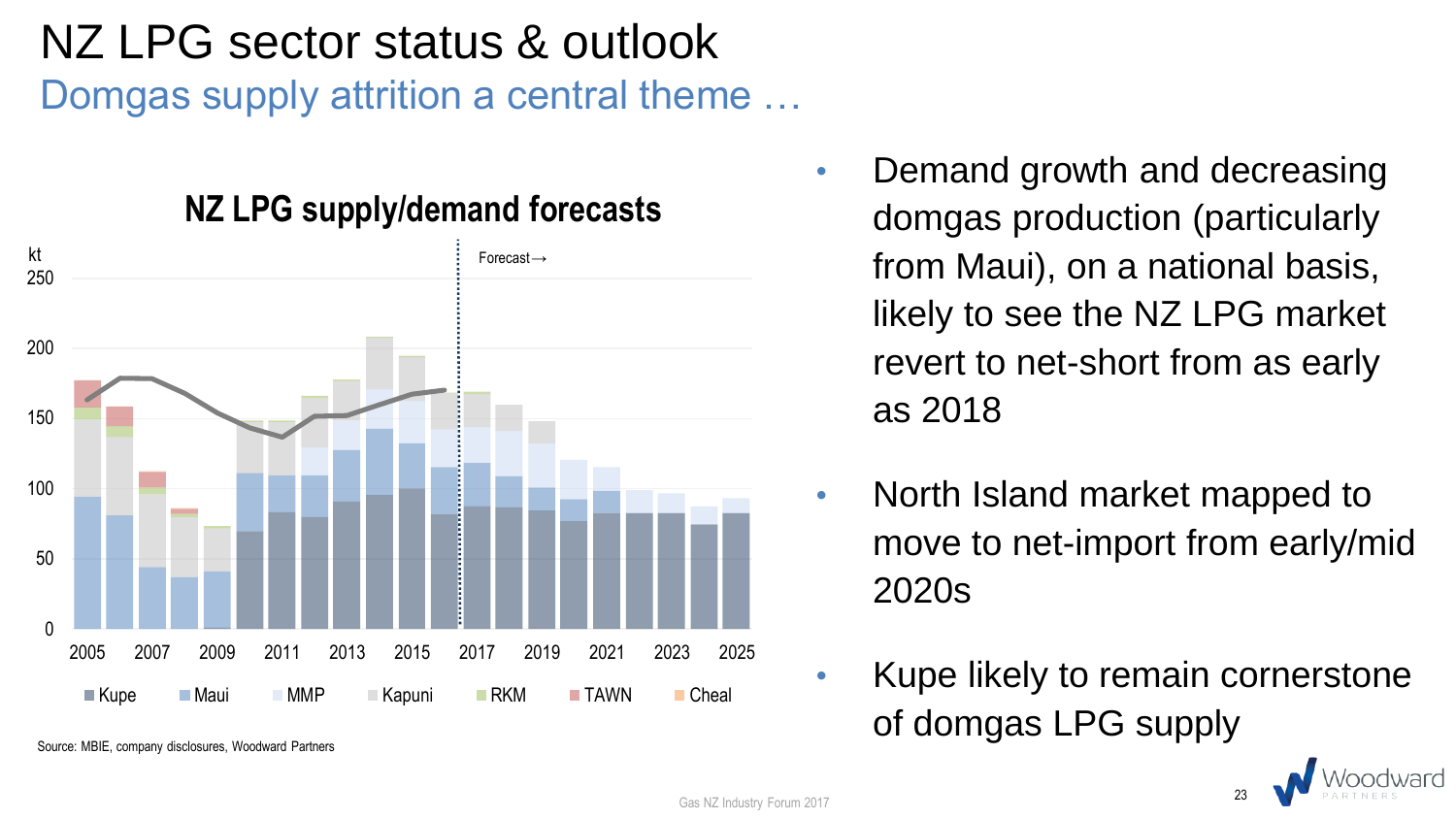## NZ LPG sector status & outlook

but with no shortage of supply-side domgas growth opportunities



#### **NZ LPG producing fields**

- Clear upside potential beyond existing producing infrastructure:
	- Pohokura: Straddle plant a likely post-sale buyer growth project
	- **Maui:** Life extension projects also highly likely post-sale
	- Kapuni: Now under new ownership. Has previously produced at >50 ktpa.
	- ― **Kupe**: high-probability infill drilling to extend plateau
	- ― **Others**: TAWN, RKM

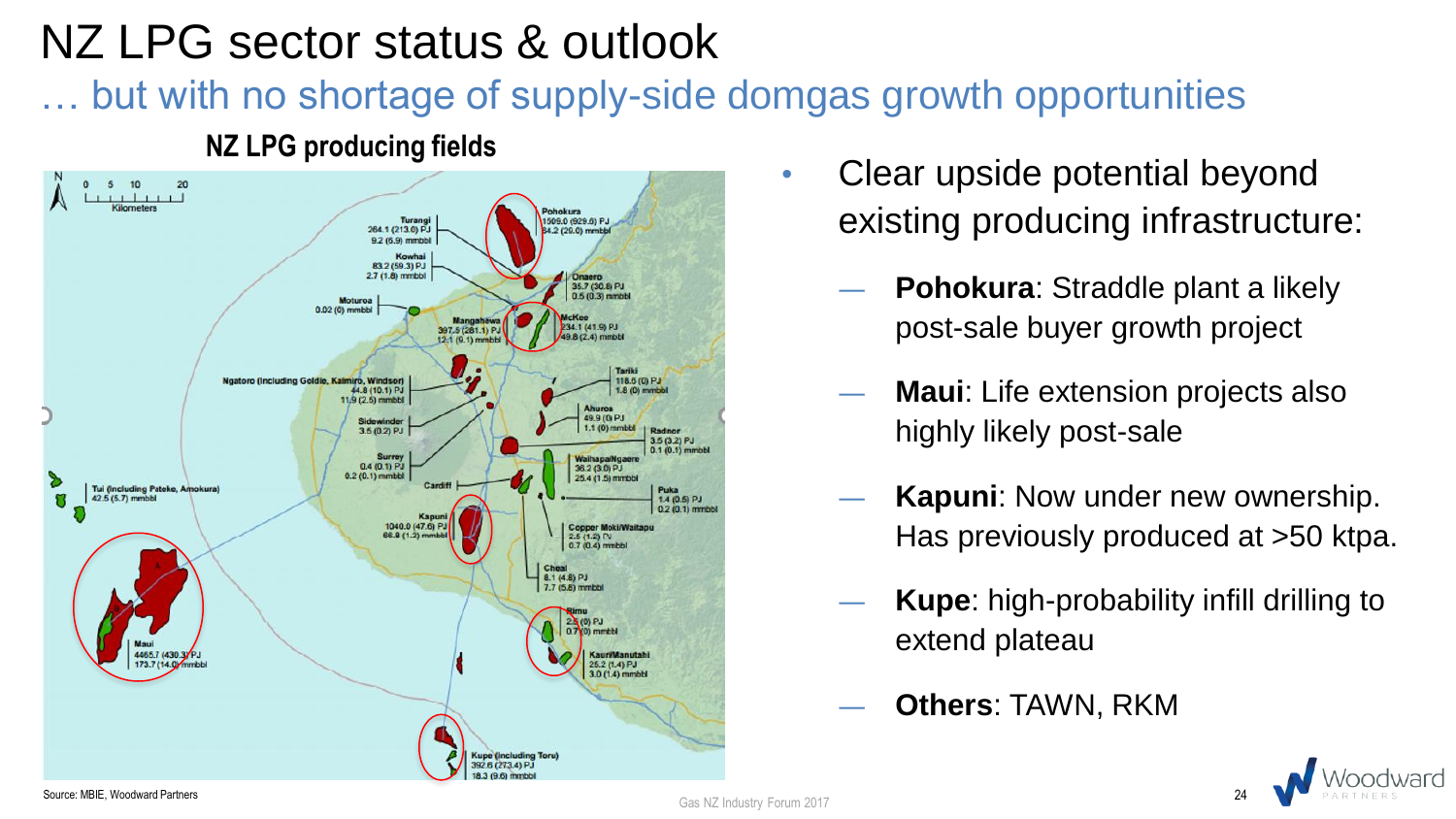## Bottom lines

We live in interesting times …

- **Policy**
	- 1. Energy *per se*: incremental, not fundamental change
	- 2. Climate change: much more substantive as formalising long-term direction & objectives "Just Transition" will form core of policy debate
- **E&P** 2017 likely to be looked back upon as 'a new beginning'
- **Gas** major (and positive) supply-side change nearly complete
- **LPG** also major change, with likely more to come